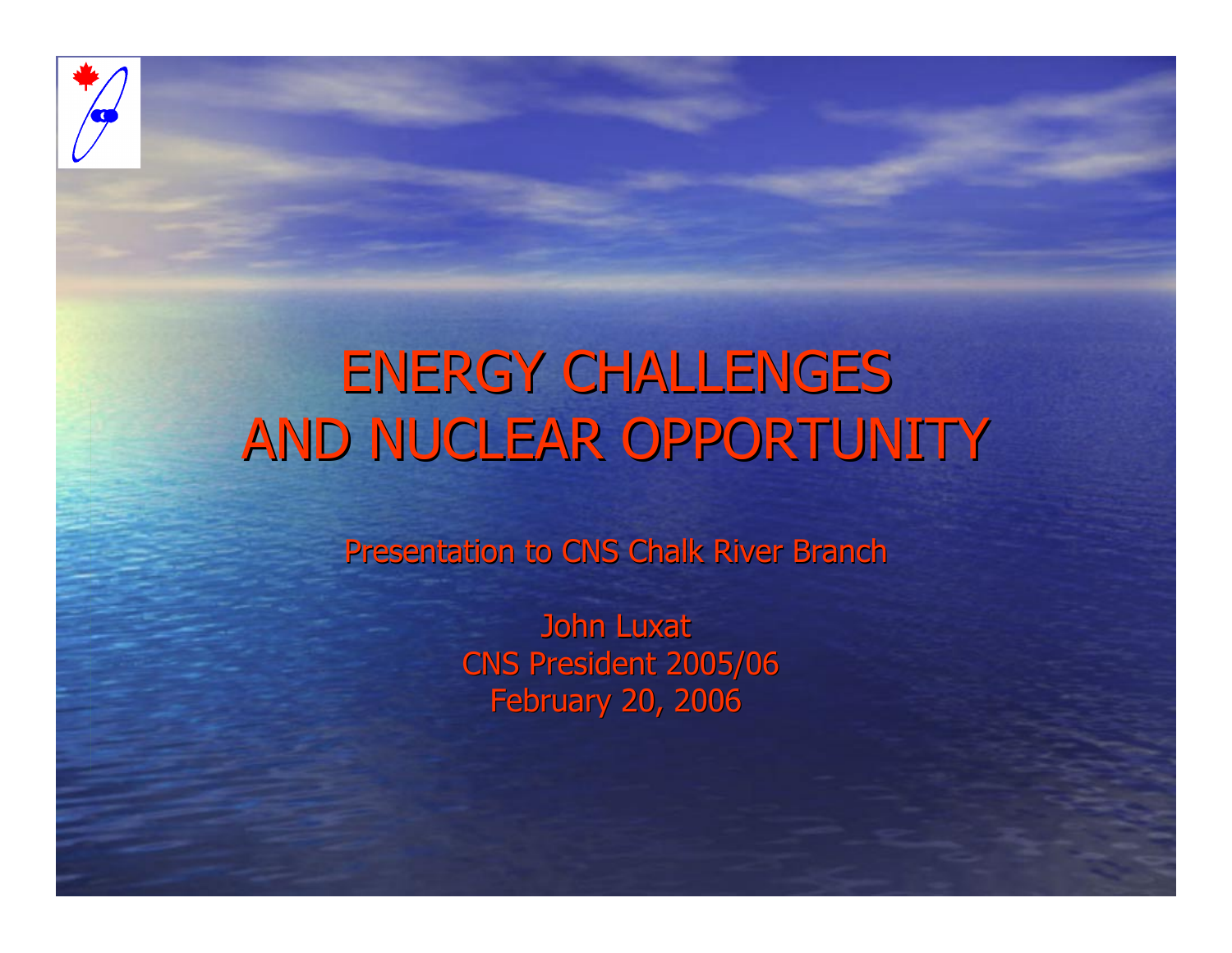

# **ENERGY CHALLENGES: THE ISSUES**

 $\blacktriangleright$  Security of supply **EDwindling North American reserves; political &** instability internationally ¾Environmental impacts Environmental impacts  **☆ Climate change; land use (NIMBY)**  $\triangleright$  Reliability of supply Energy when required: 2003 electricity blackout Energy when required: 2003 electricity blackout  $\triangleright$  Affordability (economics) ◆ Rising costs: oil, natural gas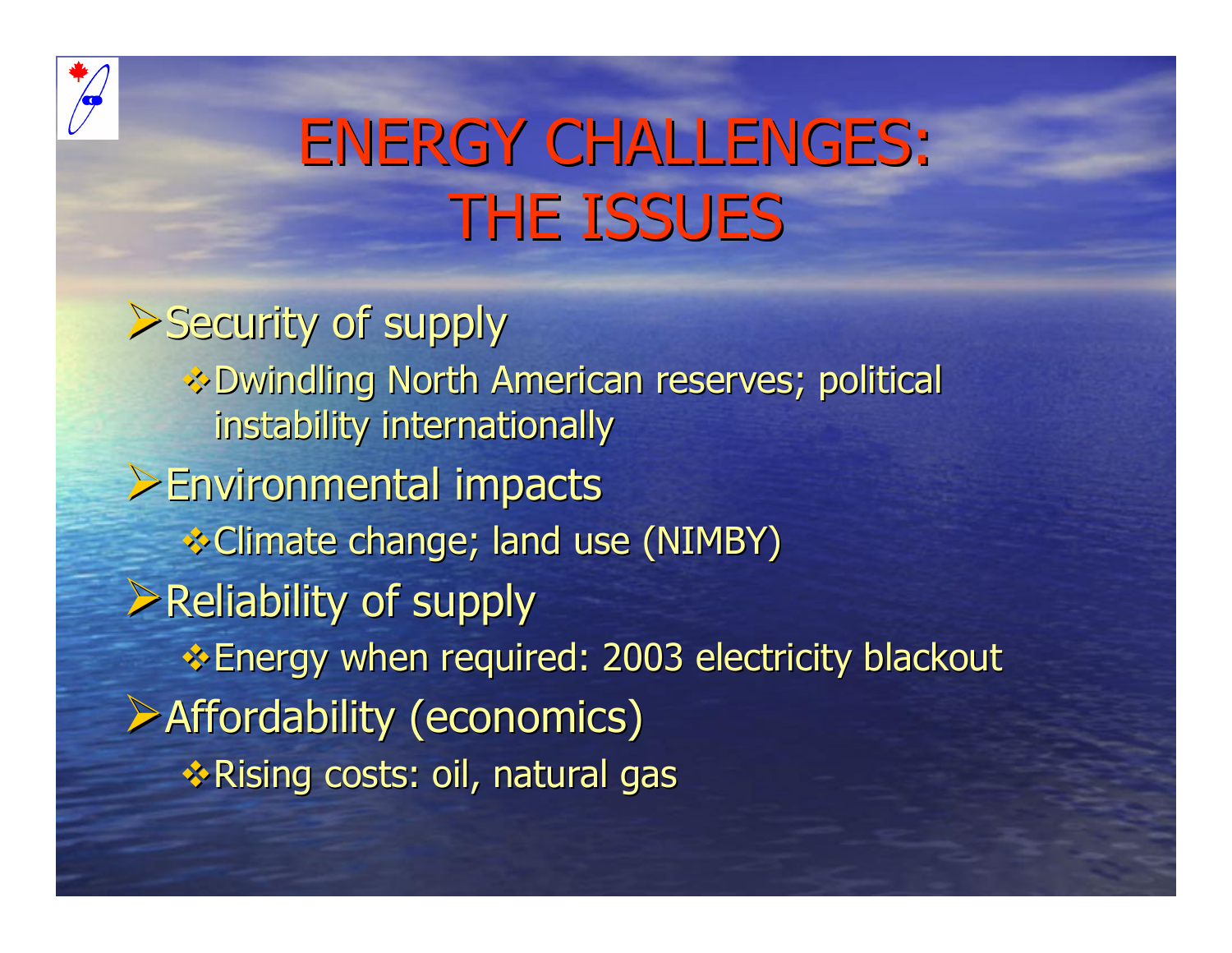

## **NUCLEAR ISSUES**

¾Public perception Public perception **& Used fuel storage**  $\sqrt{NIMBY}$ *\*> Safety* Legacy of TMI-2 & Chernobyl  $\triangle$  Reliability  $\checkmark$ Unit lay-ups & return to service delays *<b>* Costs  $\sqrt{\overline{R}}$ Return to service costs (Pick A vs Bruce A) **EXA** Media coverage of options  $\checkmark$  Renewables vs. nuclear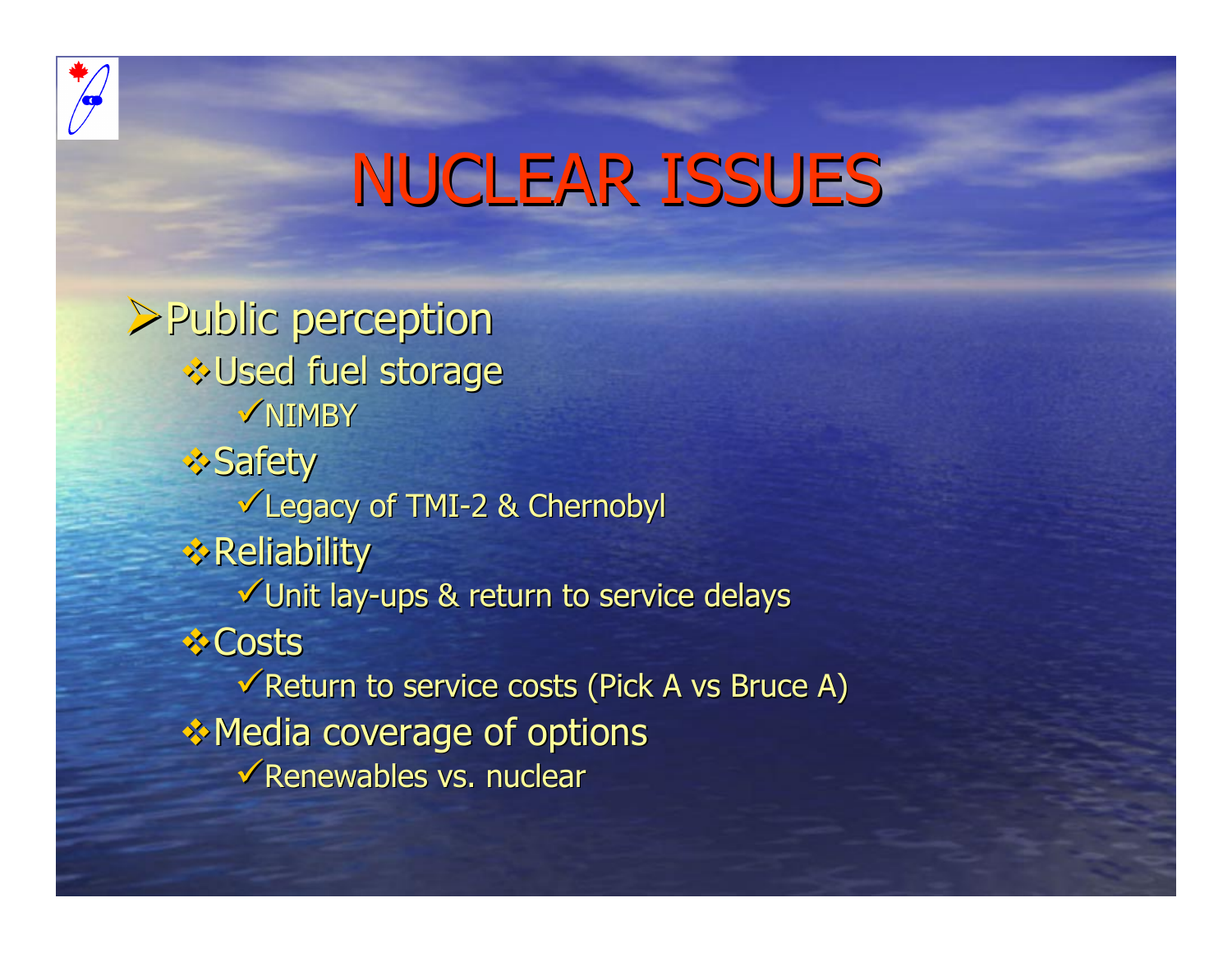

## PROVEN RESERVES: CONVENTIONAL FOSSIL ENERGY



BP Statistical Review of World Energy, June 2005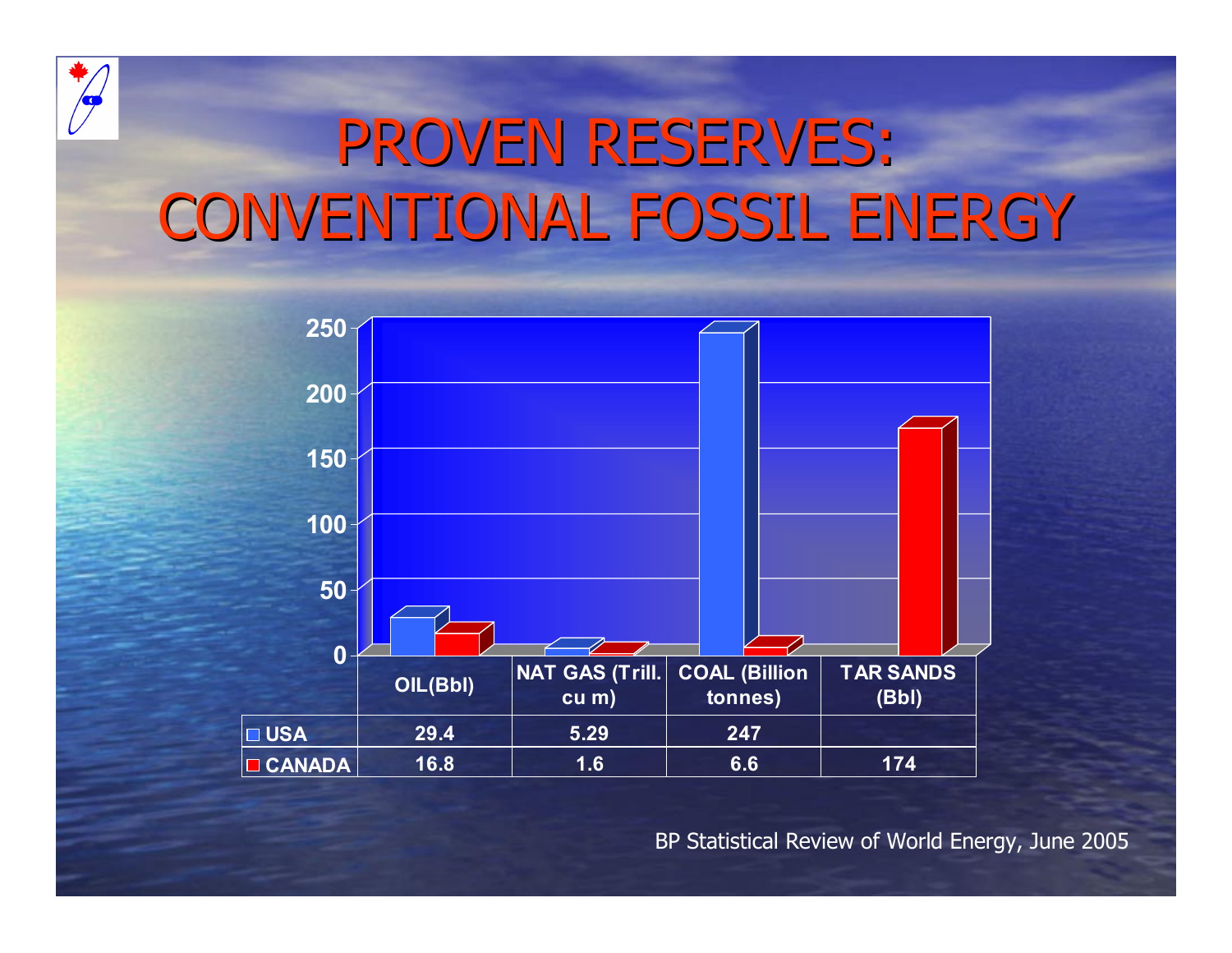

## RESERVE/PRODUCTION RATIO: FOSSIL ENERGY SOURCES



BP Statistical Review of World Energy, June 2005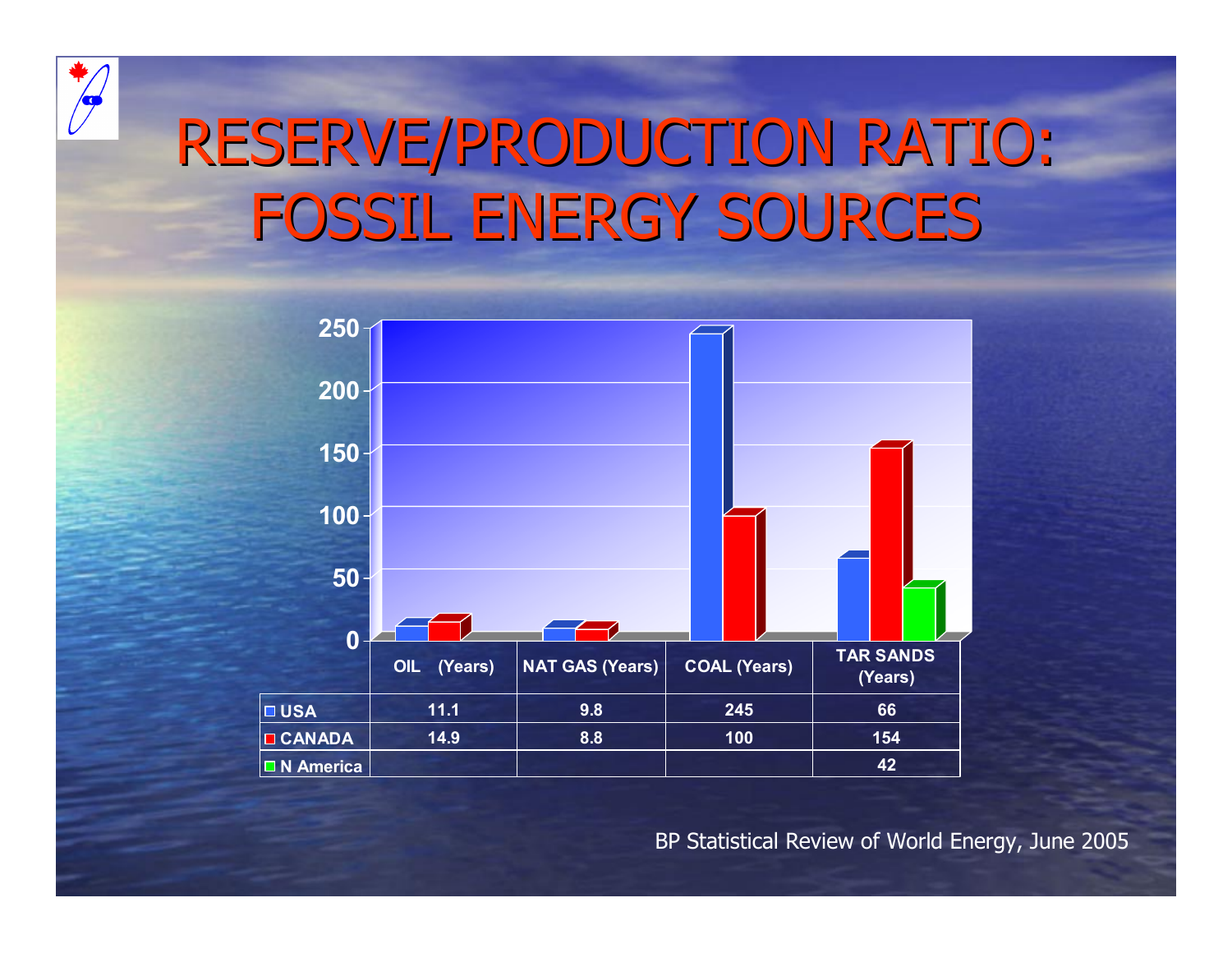

# ONTARIO ELECTRICITY SUPPLY **PROJECTIONS**

#### **Renewable Potential added to Nuclear Refurbishment**



Year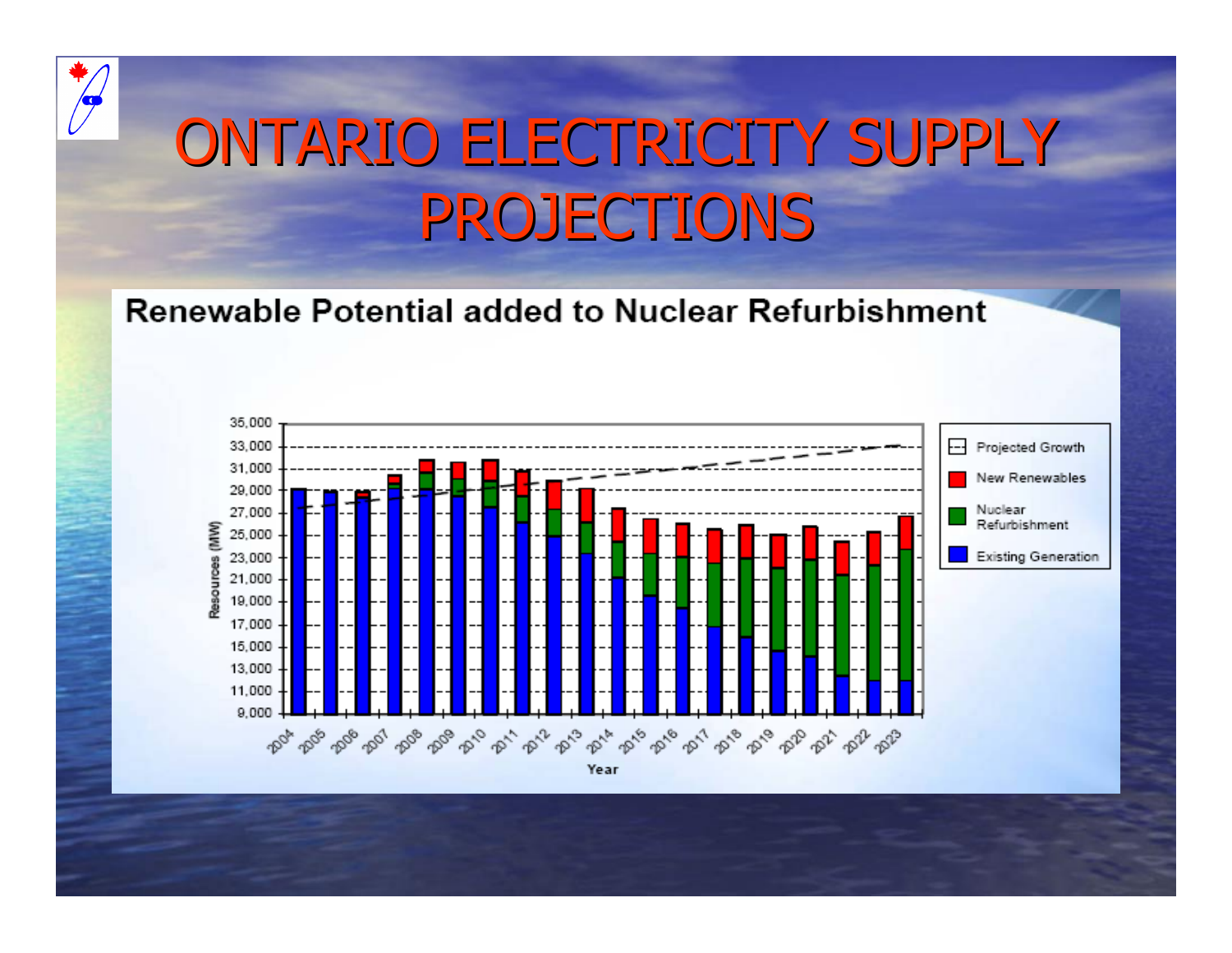

### SPECIFIC ENERGY [MJ/kg] (CANDU with Nat U; PWR & FBR with Enriched U/MOX)



FBR **□** PWR **□** CANDU **□** Hydrogen ■ Nat gas

Source: Ausbel, CNA Seminar, Ottawa, 2005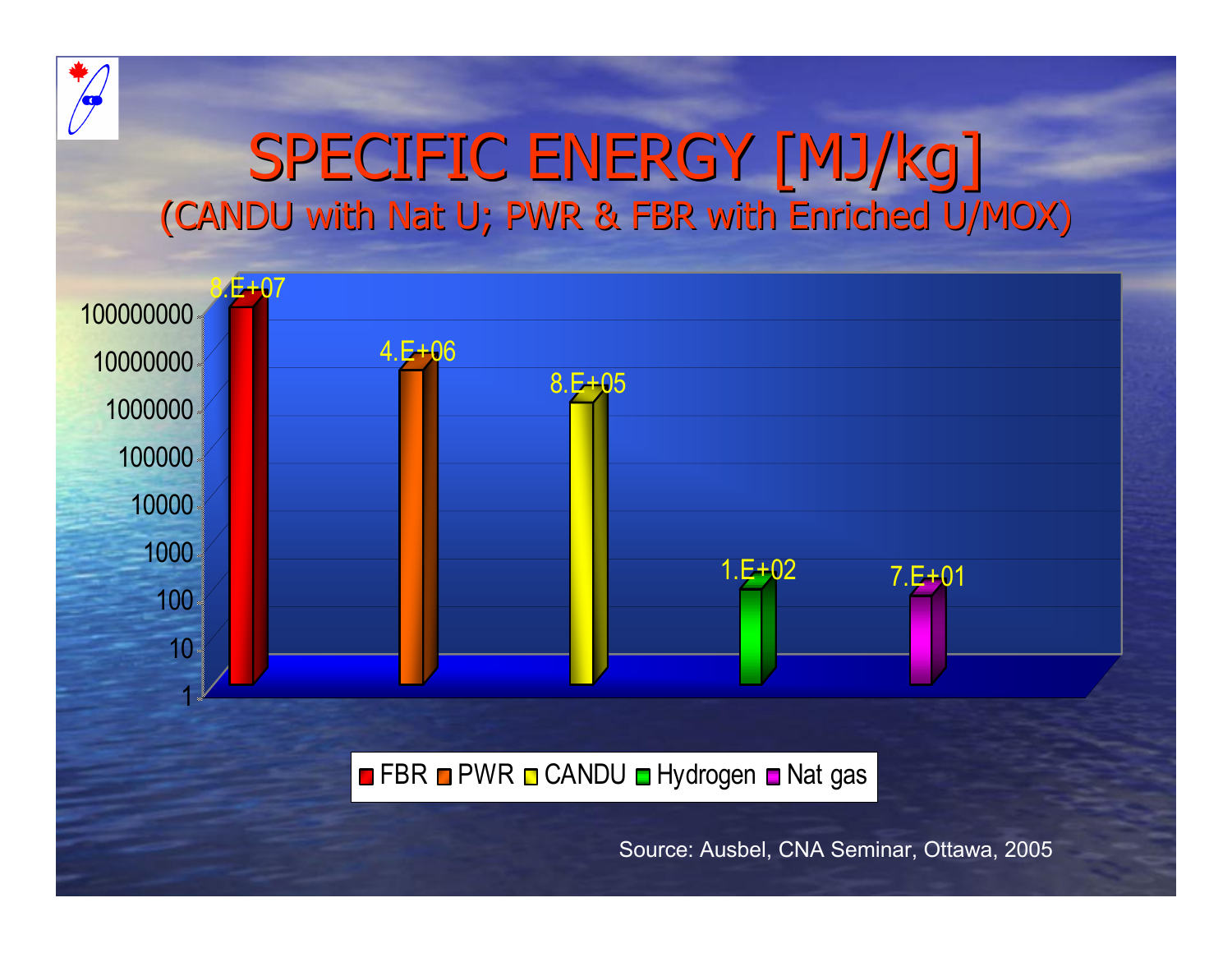### ENVIRONMENTAL FOOTPRINT (Land area to generate energy equivalent of Darlington (Land area to generate energy equivalent of Darlington station at 85% Capacity Factor)

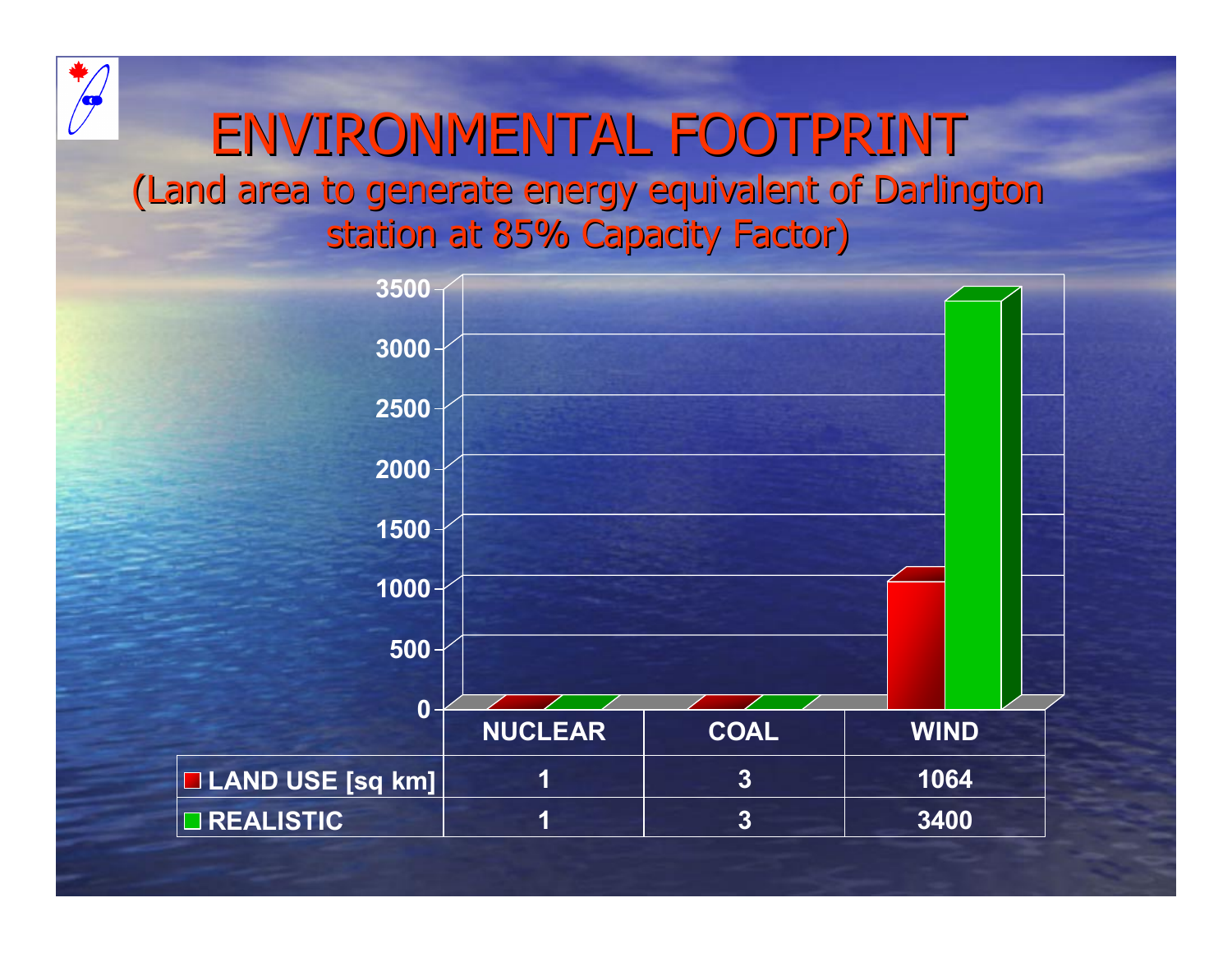

### ENVIRONMENTAL IMPACT

(Fuel use/ waste and emissions to generate energy equivalent of Darlington station at 85% Capacity Factor)